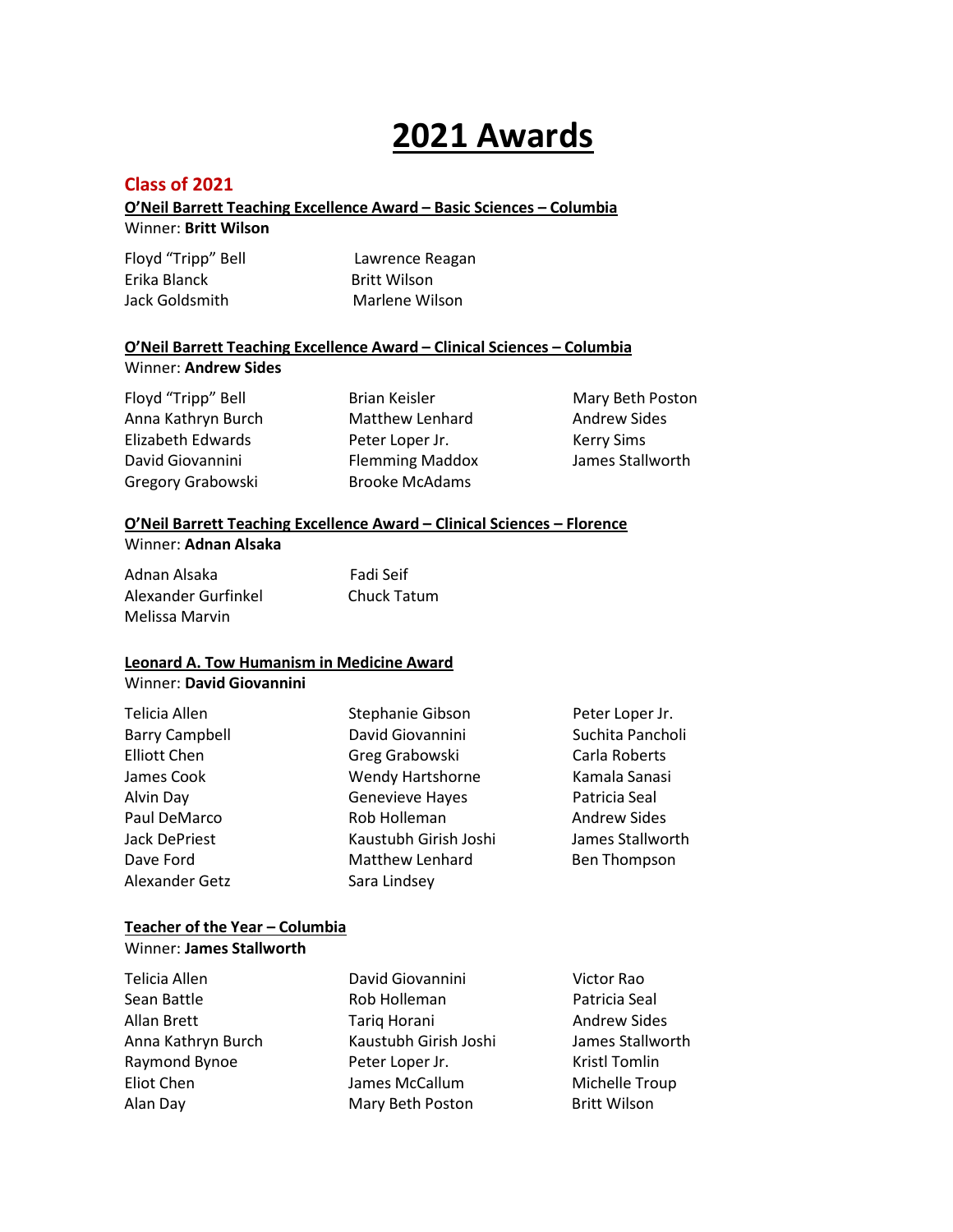### **Teacher of the Year – Florence**

Winner: **John Sonfield**

| Scott Allen         | Shahzad Hassan    |
|---------------------|-------------------|
| Adnan Alsaka        | Jessica Townsend  |
| Eric Coughlin       | Fadi Seif         |
| Rebecca Craig       | John Sonfield     |
| Paul DeMarco        | <b>Tim Spence</b> |
| Marwan Elya         | Usman Tohid       |
| Alexander Gurfinkel |                   |

#### **Class of 2022**

#### **Teacher of the Year – Columbia** Winners: **Andrew Sides and James Stallworth**

| Divya Ahuja          | James Gambrell         | Stephanie Paolini   |
|----------------------|------------------------|---------------------|
| Juan Camps           | David Giovannini       | Mark Shaffer        |
| Jesse Canton         | Robert Holleman        | <b>Andrew Sides</b> |
| Samantha Cox         | <b>Matthew Lenhard</b> | James Stallworth    |
| Alan Day             | Peter Loper Jr.        | Joshua Stone        |
| <b>Jack DePriest</b> | Alex McDonald          | Andrew Vaughn       |
| Catherine Frier      | Suchita Pancholi       |                     |

#### **Teacher of the Year – Florence** Winner: **John Sonfield**

| Michael Hsia | John Sonfield         |
|--------------|-----------------------|
| Tim MacFall  | Katherine Tillan-Hsia |

#### **Class of 2023**

#### **Teacher of the Year – Columbia** Winner: **Alexa Gandy**

| Floyd "Tripp" Bell    | Alexa Gandy     |
|-----------------------|-----------------|
| <b>Brandon Busbee</b> | Lawrence Reagan |
| James Catroppo        | Eric Williams   |
| Joulia Chatzistamou   |                 |

#### **Pearls of Wisdom**

#### Winners: **James Catroppo and Eric Williams**

| Sarah Battle          | David Fulton              | <b>Philip Prest</b>  |
|-----------------------|---------------------------|----------------------|
| Floyd "Tripp" Bell    | <b>Christopher Gainey</b> | Lawrence Reagan      |
| <b>Brandon Busbee</b> | Alexa Gandy               | James Stallworth     |
| James Catroppo        | Brian Keisler             | <b>Robert Startz</b> |
| James Cook            | Carol McMahon             | Eric Williams        |
| Donald DiPette        | <b>Francis Neuffer</b>    |                      |
|                       |                           |                      |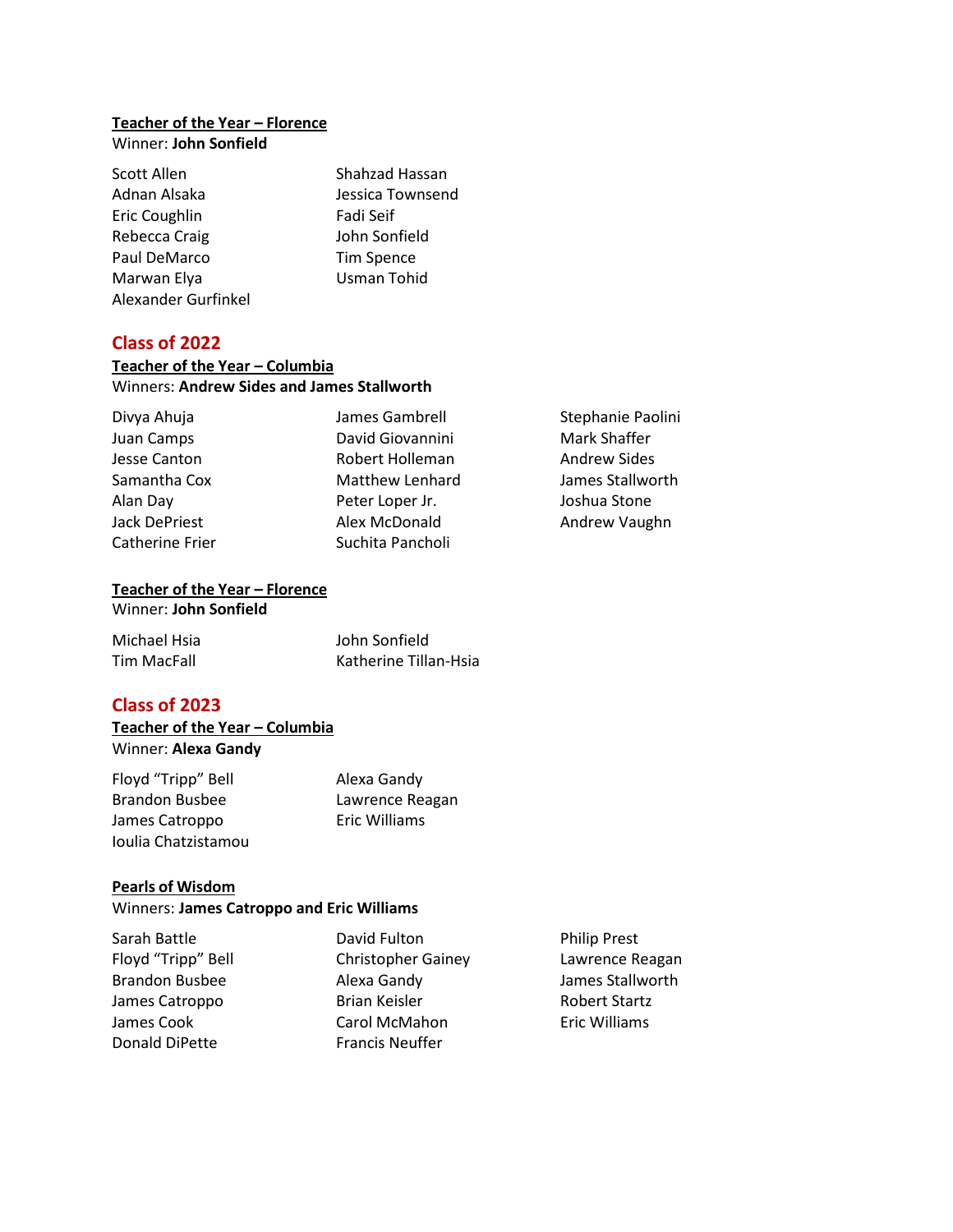**Teacher of the Year – Columbia**

Winner: **Erika Blanck**

Erika Blanck Francis Neuffer Jack Goldsmith Britt Wilson

Floyd "Tripp" Bell Benjamin Hawfield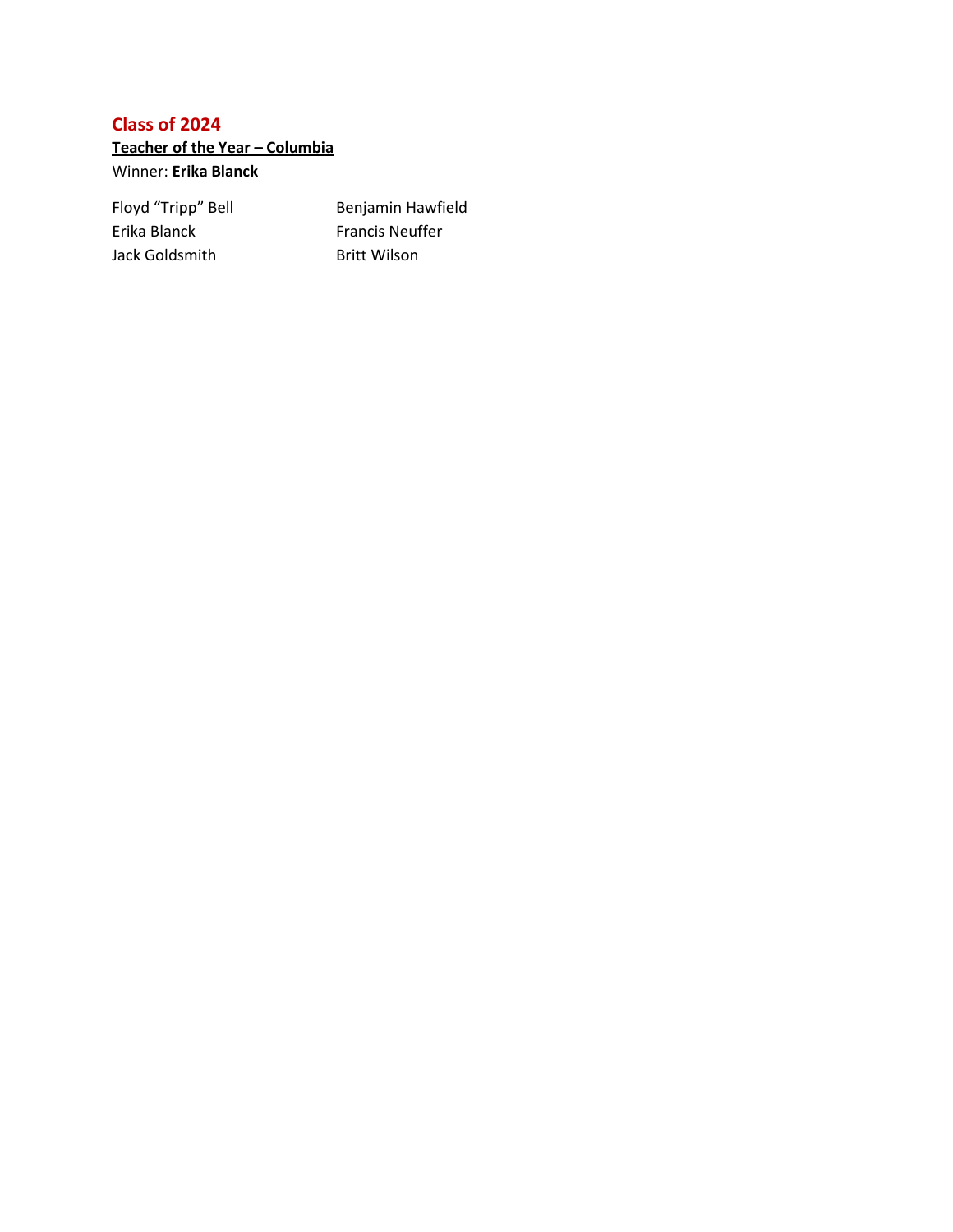#### **Class of 2020**

#### **O'Neil Barrett Teaching Excellence Award** Winners: **Floyd "Tripp" Bell and Andrew Sides**

| Divya Ahuja         | Kristina Hotz    | Mark Schaffer        |
|---------------------|------------------|----------------------|
| Adnan Alsaka        | Ashley Jones     | <b>Andrew Sides</b>  |
| Floyd "Tripp" Bell  | Brian Keisler    | James Stallworth     |
| <b>Chris Gainey</b> | Holly LaVoie     | <b>Charles Tatum</b> |
| Alex Getz           | Jimmy Pacheco    | <b>Britt Wilson</b>  |
| Jarom Gilstrap      | Mary Beth Poston |                      |
|                     |                  |                      |

#### **Leonard A. Tow Humanism in Medicine Award**

Winner: **Andrew Sides**

| Allan Brett   | Matt Haldeman        | <b>Phillip Prest</b> |
|---------------|----------------------|----------------------|
| Judy Burgis   | Jason Hawn           | <b>Andrew Sides</b>  |
| David Cone    | <b>Brian Keisler</b> | John Sonfield        |
| Paul DeMarco  | Peter Loper Jr.      | Shilpa Srinivasan    |
| Ronnie Fuerst | Edward J. Mayeaux    | <b>Eric Williams</b> |
| Alex Getz     | James McCallum       | <b>Britt Wilson</b>  |
| Chris Goodman | Suchita Pancholi     |                      |
|               |                      |                      |

#### **Teacher of the Year – Columbia** Winner: **Anna Kathryn Burch**

| Anna Kathryn Burch  | Jarom Gilstrap   | Williams Owen       |
|---------------------|------------------|---------------------|
| Judy Burgis         | David Giovannini | Jimmy Pacheco       |
| Dick Clarke         | Rodney Harrison  | Spencer Robinson    |
| <b>Chris Gainey</b> | Brian Keisler    | <b>Andrew Sides</b> |
| Alex Getz           | James McCallum   | James Stallworth    |
|                     |                  |                     |

#### **Teacher of the Year – Florence** Winners: **Adnan Alsaka and John Sonfield**

#### **Class of 2021**

 **Teacher of the Year – Columbia**  Winner: **James Stallworth**

| Raymond Bynoe        | <b>Brian Keisler</b> |
|----------------------|----------------------|
| <b>Scott Carney</b>  | Peter Loper Jr.      |
| James Cook           | Megan Nagle          |
| Samantha Cox         | Mary Beth Poston     |
| <b>Stuart Cramer</b> | <b>Andrew Sides</b>  |
| David Giovannini     | James Stallworth     |
| Ashley Jones         |                      |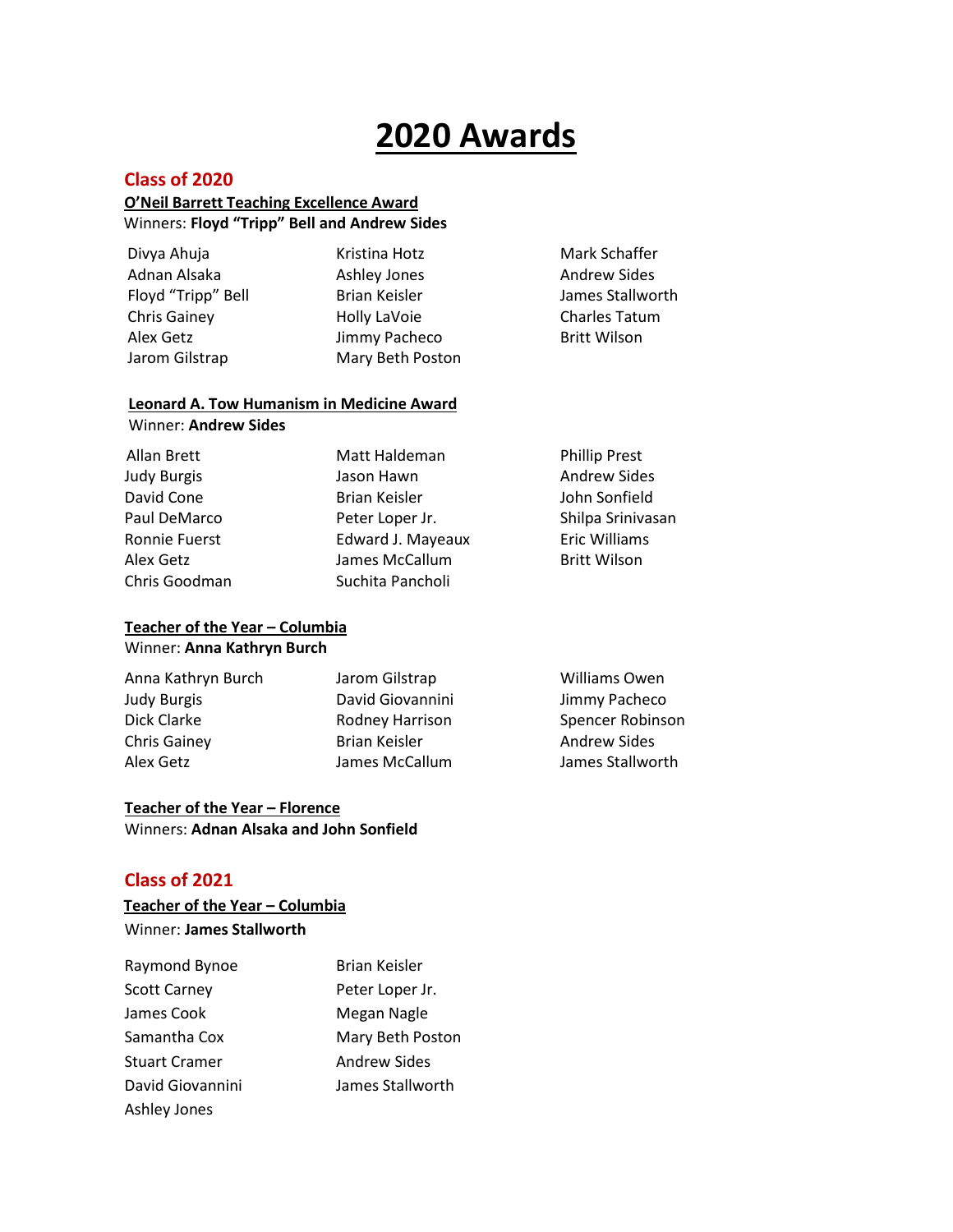#### **Teacher of the Year – Florence** Winner: **John Sonfield**

| Scott Allen    | John Sonfield |
|----------------|---------------|
| Rebecca Craig  | Tim Spence    |
| Shahzad Hassan | Usman Tohid   |

#### **Class of 2022**

#### **Teacher of the Year – Columbia** Winner: **Brandon Busbee**

| Floyd "Tripp" Bell    | Alexa Gandy          |
|-----------------------|----------------------|
| Suzanne Bertollo      | Larry Reagan         |
| <b>Brandon Busbee</b> | <b>Robert Startz</b> |
| James Catroppo        | <b>Eric Williams</b> |
| <b>Reilly Enos</b>    | <b>Britt Wilson</b>  |

#### **Pearls of Wisdom**

#### Winners: **Erika Blanck and Eric Williams**

| Floyd "Tripp" Bell     | Larry Reagan         |
|------------------------|----------------------|
| Suzanne Bertollo       | James Stallworth     |
| Erika Blanck           | <b>Robert Startz</b> |
| James Catroppo         | Joshua T. Thronhill  |
| Jack Goldsmith         | Eric Williams        |
| Chris Huffman          | <b>Britt Wilson</b>  |
| Carol McMahon          | John Yarbrough       |
| <b>Francis Neuffer</b> |                      |

#### **Class of 2023**

#### Winner: **Britt Wilson**

| Floyd "Tripp" Bell      | Jack Goldsmith         |
|-------------------------|------------------------|
| Erika Blanck            | Ben Hawfield           |
| Iouilia Chatzistamou    | <b>Francis Neuffer</b> |
| Jim Fadel               | <b>Britt Wilson</b>    |
| <b>Edward Goldsmith</b> | Marlene Wilson         |
|                         |                        |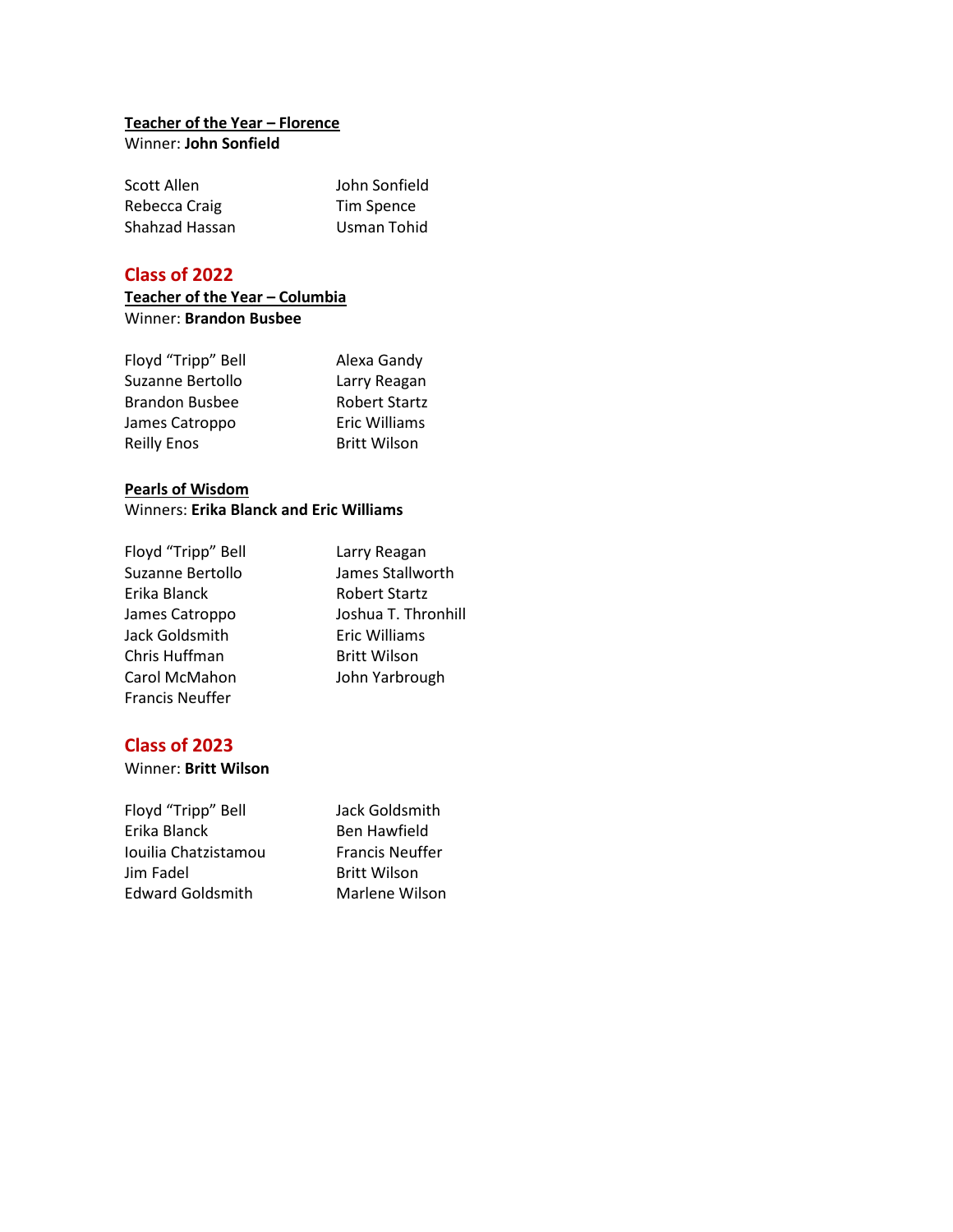#### **Class of 2019**

#### **O'Neil Barrett Teaching Excellence Award** Winners: **Floyd "Tripp" Bell and Andrew Sides**

Julia Balance Jeff Hall James Stallworth Floyd "Tripp" Bell Brian Keisler Britt Wilson Erika Blanck James McCallum John Yarborough Paul Bornemann Larry Reagan Don DiPette Andrew Sides

Suzanne Bertollo **Holly LaVoie** Patricia Witherspoon

#### **Leonard A. Tow Humanism in Medicine Award** Winner: **Rajeev Bais**

| Franciso Aguirre        | <b>Elliott Chen</b>   | Les Hall         | Mark Shaffer         |
|-------------------------|-----------------------|------------------|----------------------|
| Adnan Alsaka            | James Cook            | Robert Hubbird   | Rebecca Widener      |
| Jennifer Amrol          | Hollis Edwards        | Brian Keisler    | Patricia Witherspoon |
| Rajeev Bais             | James Fant            | Sara Lindsey     | John Yarborough      |
| Kamla Devi Sanasi-Bhola | <b>Howard Ferrell</b> | James Lloyd      |                      |
| Anna Kathryn Burch      | David Giovannini      | Mary Beth Poston |                      |
| <b>Berry Campbell</b>   | Jeff Hall             | Nancy Richeson   |                      |
|                         |                       |                  |                      |

### **Teacher of the Year – Columbia**

Winner: **James Stallworth**

| Suzanne Bertollo    | David Giovannini         | <b>Hamilton Peters</b> |
|---------------------|--------------------------|------------------------|
| Paul Bornemann      | Jeff Hall                | Sri Rao                |
| Jeff Brandenburg    | <b>Stanley Hassinger</b> | Mark Shaffer           |
| Allan Brett         | Joseph Horvath           | <b>Andrew Sides</b>    |
| <b>Chuck Carter</b> | James Lloyd              | James Stallworth       |
| <b>Elliott Chen</b> | <b>Williams Owens</b>    |                        |
| Sam Fleming         | Jimmy Pacheco            |                        |
|                     |                          |                        |

### **Teacher of the Year – Florence**

Winner: **John Sonfield**

Adrian Langley **State State State State State State State State State State State State State State State State** 

#### **Class of 2019**

#### **Pearls of Wisdom** Winners: **Suzanne Bertollo and James Stallworth**

| Divya Ahuja      | James Gilstrap       |
|------------------|----------------------|
| Rajeev Bais      | Les Hall             |
| Suzanne Bertollo | <b>Brian Keisler</b> |
| Erika Blanck     | James Stallworth     |
| Rachel Burch     |                      |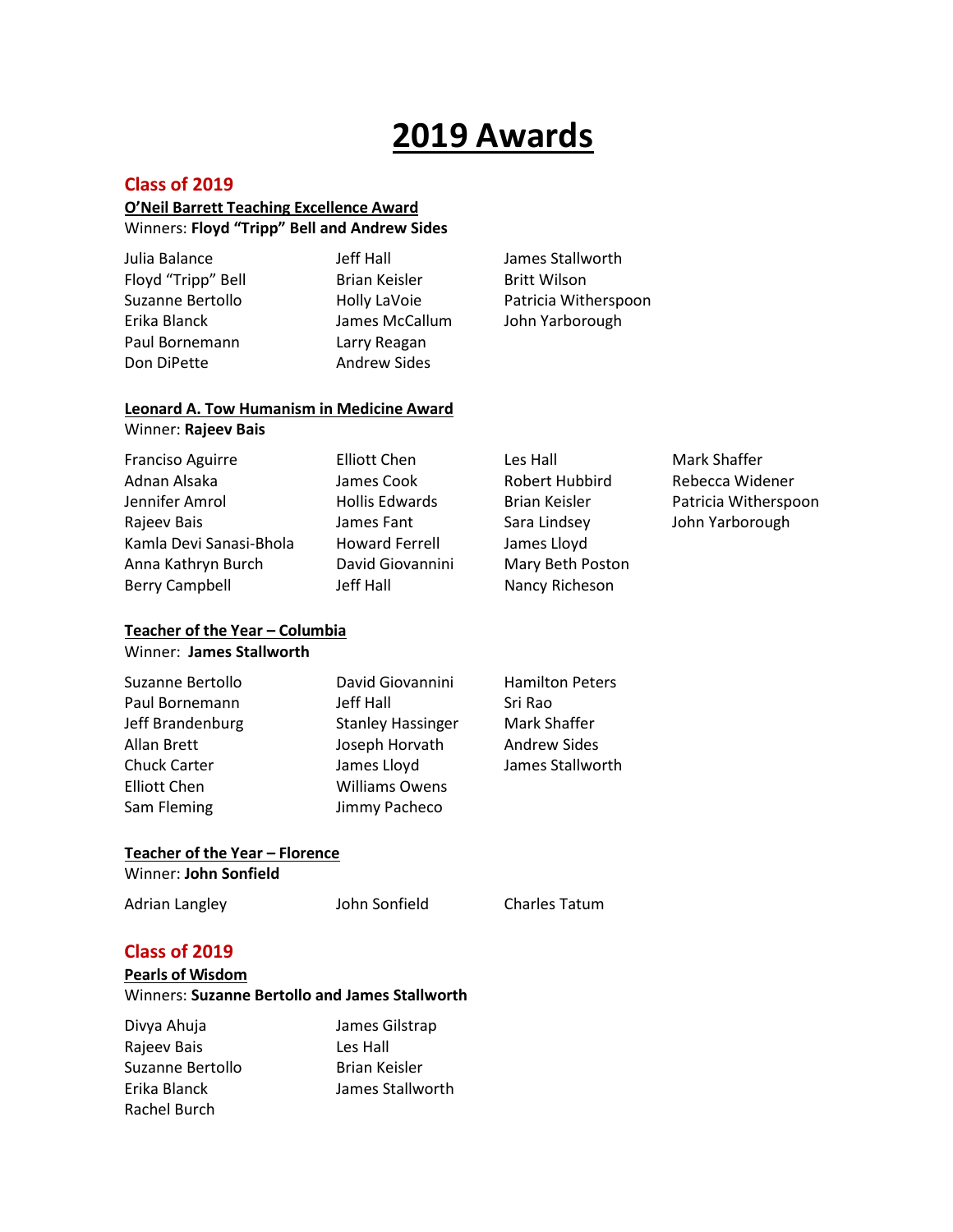**Teacher of the Year – Columbia** Winner: **Andrew Sides**

Jeff Brandenburg Kristina Hotz Dalton Prickett Allan Brett **Robert Hubbird** Andrew Sides Jason Buckland **Brian Mozingo** Stuart Smith Lauren Castleberry **Bryon Parker Bryon Parker** James Stallworth Mike Farwell **Mary Beth Poston** Ben Tribble Stephanie Gibson Philip Prest Hugh Wilcox

Marc Georgi Prakash Prabhu Y. Swamy Venkatesh

#### **Teacher of the Year – Florence** Winner: **Adnan Alsaka**

| Adnan Alsaka   | John Sonfield |
|----------------|---------------|
| Adrian Langley | Chuck Tatum   |

#### **Class of 2021**

#### **Teacher of the Year – Columbia** Winner: **Suzanne Bertollo**

| Suzanne Bertollo    | Larry Reagan       |
|---------------------|--------------------|
| James Catroppo      | Carole Oskeritzian |
| Joulia Chatzistamou | Marlene Wilson     |
| Jim Fadel           |                    |

#### **Pearls of Wisdom**

Winners: **Suzanne Bertollo, Jim Fadel and Lawrence Reagan**

| Floyd "Tripp" Bell | Carol McMahon        |
|--------------------|----------------------|
| Suzanne Bertollo   | Lawrence Reagan      |
| James Catroppo     | James Stallworth     |
| Jim Fadel          | <b>Robert Startz</b> |
| Falicia Harvey     | <b>Eric Williams</b> |

#### **Class of 2022**

**Teacher of the Year – Columbia** Winner: **Suzanne Bertollo**

| Floyd "Tripp" Bell | Norma Frizzell         |
|--------------------|------------------------|
| Suzanne Bertollo   | Jack Goldsmith         |
| Erika Blanck       | <b>Francis Neuffer</b> |
| John Eberth        | <b>Britt Wilson</b>    |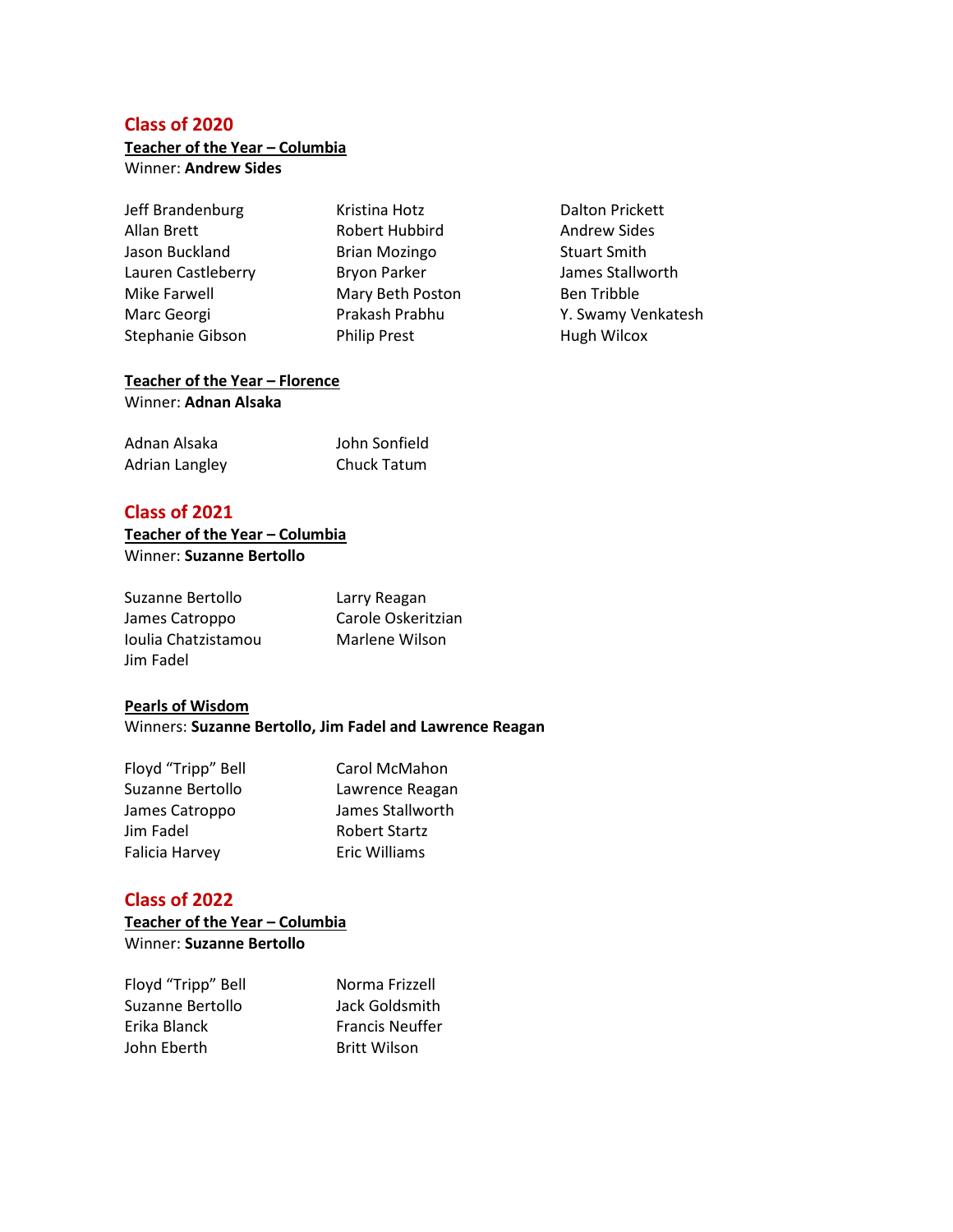#### **Class of 2018**

#### **O'Neil Barrett Teaching Excellence Award – Basic Sciences** Winner: **Erika Blanck**

Floyd "Tripp" Bell Larry Reagan Suzanne Bertollo Jim Wells Erika Blanck Britt Wilson Francis Neuffer

#### **O'Neil Barrett Teaching Excellence Award – Clinical Sciences** Winner: **Floyd "Tripp" Bell**

| Divya Ahuja        | Don DiPette           | <b>Andrew Sides</b> |
|--------------------|-----------------------|---------------------|
| Floyd "Tripp" Bell | Brian Keisler         | John Sonfield       |
| Allan Brett        | <b>Fleming Maddox</b> | James Stallworth    |
| Lauren Castleberry | Fernando Navarro      | Caughman Taylor     |
| James Catroppo     |                       |                     |

#### **Leonard A. Tow Humanism in Medicine Award**

#### Winner: **Floyd "Tripp" Bell**

| Divya Ahuja        | <b>Chuck Carter</b> | Brian Keisler       |
|--------------------|---------------------|---------------------|
| Rajeev Bais        | Lauren Castleberry  | Mark Shaffer        |
| Lauren Barron      | Don DiPette         | <b>Andrew Sides</b> |
| Floyd "Tripp" Bell | James Fant          | Craig Stuck         |
| Allan Brett        | Mark Humphrey       | Rebecca Widener     |

#### **Teacher of the Year – Columbia**

Winner: **Floyd "Tripp" Bell**

| Divya Ahuja        | Anna Kathryn Burch   | Brian Keisler        |
|--------------------|----------------------|----------------------|
| Floyd "Tripp" Bell | Lauren Castleberry   | <b>William Owens</b> |
| Jeff Brandenburg   | Elliott Chen         | Andrew Sides         |
| Allan Brett        | <b>Charles Davis</b> | James Stallworth     |

#### **String of Pearls**

| Winner: James Stallworth |  |
|--------------------------|--|
|--------------------------|--|

| Tad Pedigo           | Craig Stuck         |
|----------------------|---------------------|
| Nancy Richeson       | Caughman Taylor     |
| <b>Andrew Sides</b>  | Dean Taylor         |
| James Stallworth     | Michael Wagner      |
| <b>Robert Startz</b> | <b>Britt Wilson</b> |
|                      |                     |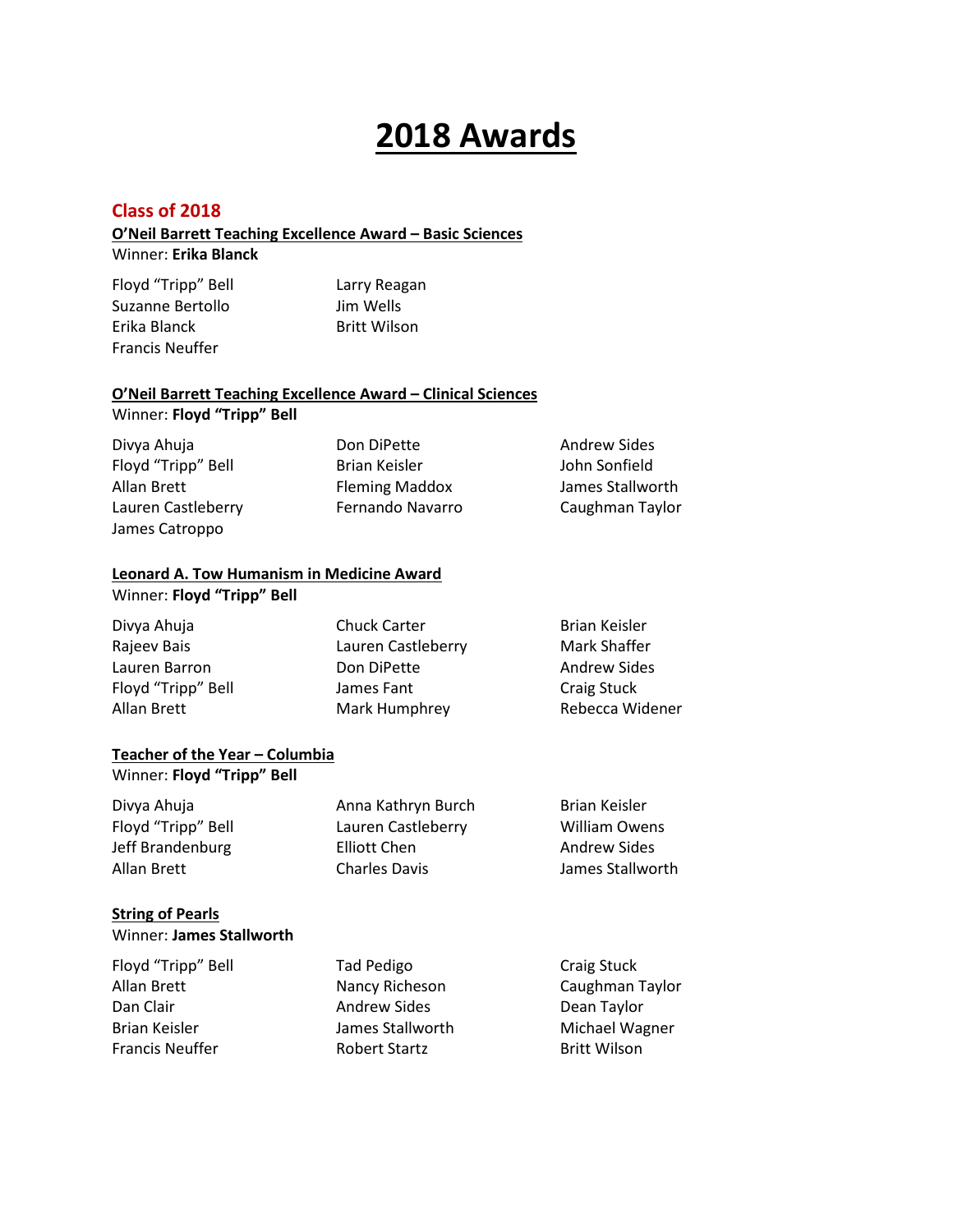**Teacher of the Year – Columbia** Winner: **Andrew Sides**

#### **Class of 2020**

**Teacher of the Year – Columbia** Winner: **Suzanne Bertollo**

#### **Class of 2021**

**Teacher of the Year – Columbia** Winner: **Britt Wilson**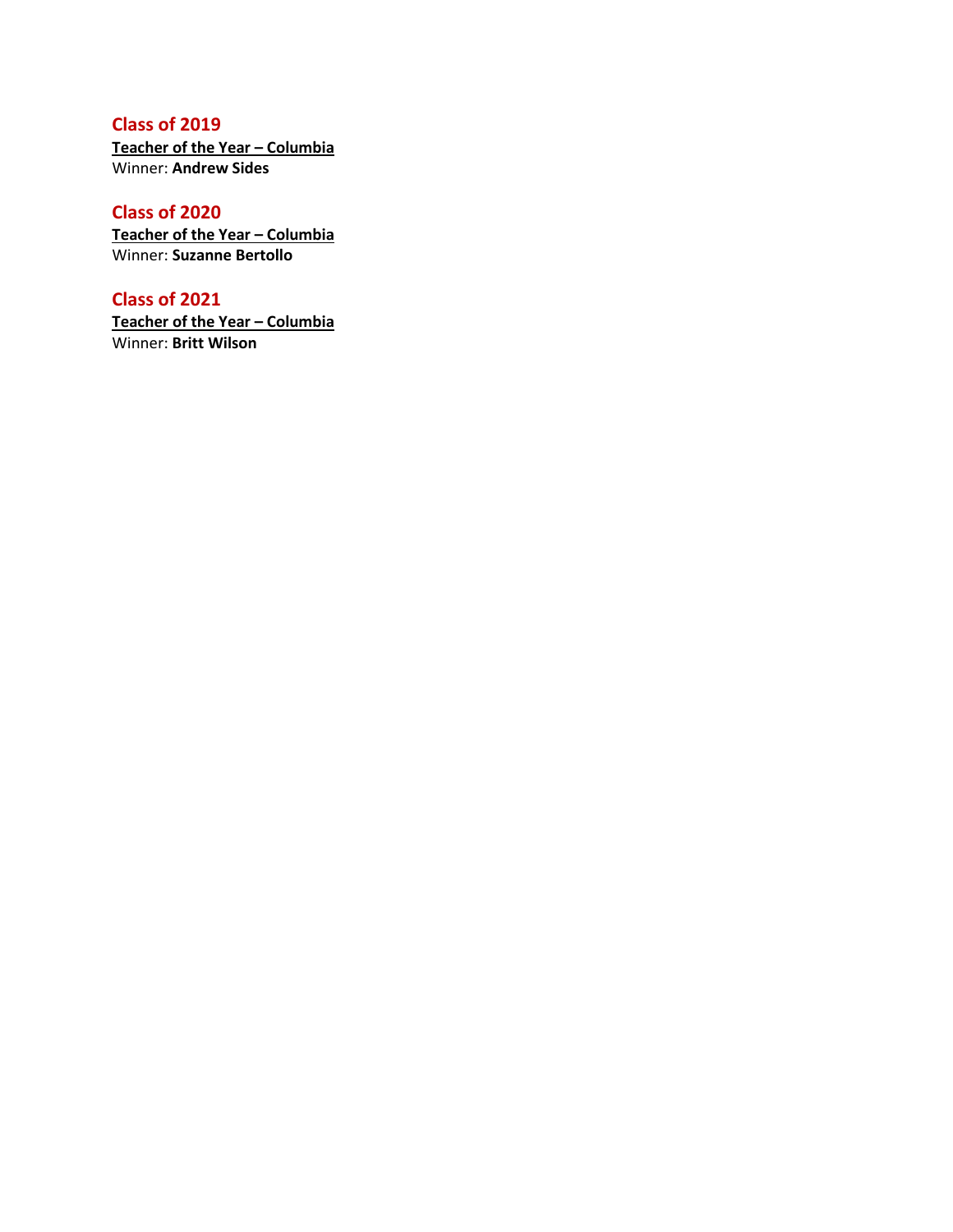# **2017 Class Awards**

#### **Class of 2017**

#### **O'Neil Barrett Teaching Excellence Award – Basic Sciences – Columbia**

Winner: **Britt Wilson**

| Floyd "Tripp" Bell | Holly LaVoie        |
|--------------------|---------------------|
| Erika Blanck       | David Mott          |
| James Catroppo     | <b>Britt Wilson</b> |

## **O'Neil Barrett Teaching Excellence Award – Clinical Sciences – Columbia**

Winner: **James Stallworth**

| Divya Ahuja          | Mary Beth Poston    |
|----------------------|---------------------|
| Lauren Castleberry   | Nancy Richeson      |
| <b>Brian Keisler</b> | <b>Andrew Sides</b> |
| Jesse Owens          | John Sonfield       |
| Jimmy Pacheco        | James Stallworth    |
|                      |                     |

#### **Leonard A. Tow Humanism in Medicine Award**

Winner: **Brian Keisler**

| Rajeev Bais           | <b>Bill Hester</b> | Donna Ray           |
|-----------------------|--------------------|---------------------|
| Floyd "Tripp" Bell    | Brian Keisler      | David Schrift       |
| Jeff Brandenburg      | Sara Lindsey       | Mark Shaffer        |
| <b>Berry Campbell</b> | Susan Luberoff     | <b>Andrew Sides</b> |
| Lauren Castleberry    | Carol McMahon      | Caughman Taylor     |
| William Gamble        | James Nottingham   |                     |

#### **Teacher of the Year – Columbia** Winner: **James Stallworth**

| Davinder Lally       | <b>Claudius Osborne Shuler</b> |
|----------------------|--------------------------------|
| Susan Luberoff       | <b>Andrew Sides</b>            |
| William Keane        | John Sonfield                  |
| <b>Brian Keisler</b> | James Stallworth               |
| Kenneth Phelps       | <b>Tracy Voss</b>              |
| Ravi Rao             | <b>Derrick Wenning</b>         |
| Nancy Richeson       |                                |
|                      |                                |

#### **String of Pearls**

Winner: **James Stallworth**

| Jim Augustine      | James Catroppo       | James McCallum   |
|--------------------|----------------------|------------------|
| Floyd "Tripp" Bell | Don DiPette          | Nancy Richeson   |
| Erika Blanck       | Jeff Hall            | James Stallworth |
| Allan Brett        | <b>Brian Keisler</b> | Jim Wells        |
| Lauren Castleberry | Susan Luberoff       |                  |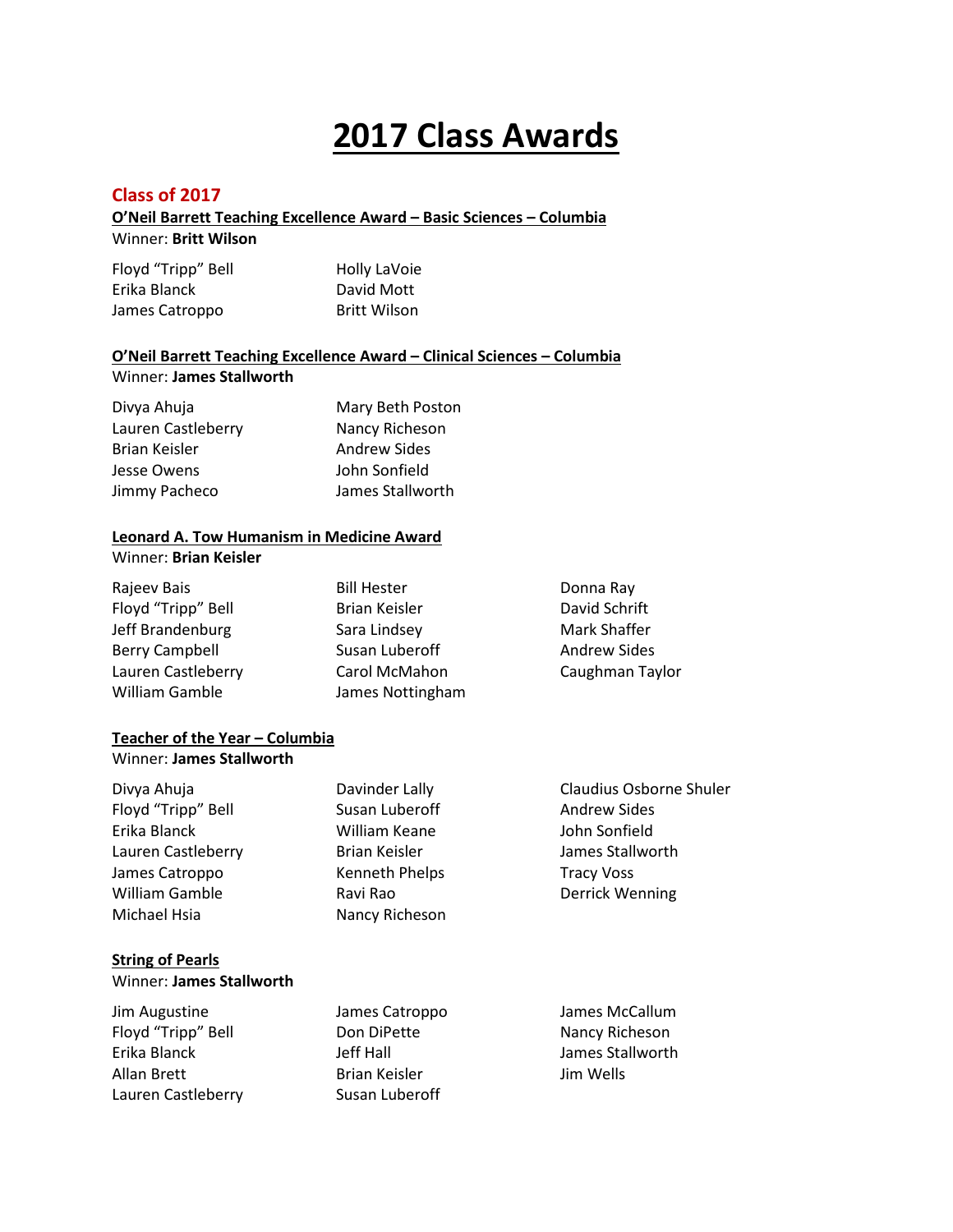### **Teacher of the Year – Columbia**

#### Winner: **Brian Keisler**

Divya Ahuja **Brian Keisler** Floyd "Tripp" Bell Andrew Sides Erika Blanck James Stallworth Lauren Castleberry Michael Wagner James Cook Maria Yu Rachel Houchins

#### **String of Pearls**

Winner: Unavailable

Divya Ahuja **William Owens** Helmut Albrecht **Andrew Sides** Allan Brett **Allan Brett** James Stallworth Lauren Castleberry **Canada Craig Stuck** Dan Clair **Gregg Talente** Joseph Horvath Caughman Taylor Francis Neuffer

#### **Class of 2019**

#### **Teacher of the Year – Columbia** Winner: **Lawrence Reagan**

James Catroppo Tad Pedigo Gregoria Gomez Robert Startz Angela Murphy **Kenneth Walsh** 

#### **String of Pearls**

Winner: Unavailable

Floyd "Tripp" Bell Tad Pedigo Suzanne Bertollo Robert Startz Carol McMahon Britt Wilson

Francis Neuffer **Lawrence Reagan** 

James Catroppo Joshua T. Thornhill

#### **Class of 2020**

**Teacher of the Year – Columbia** Winner: **Britt Wilson**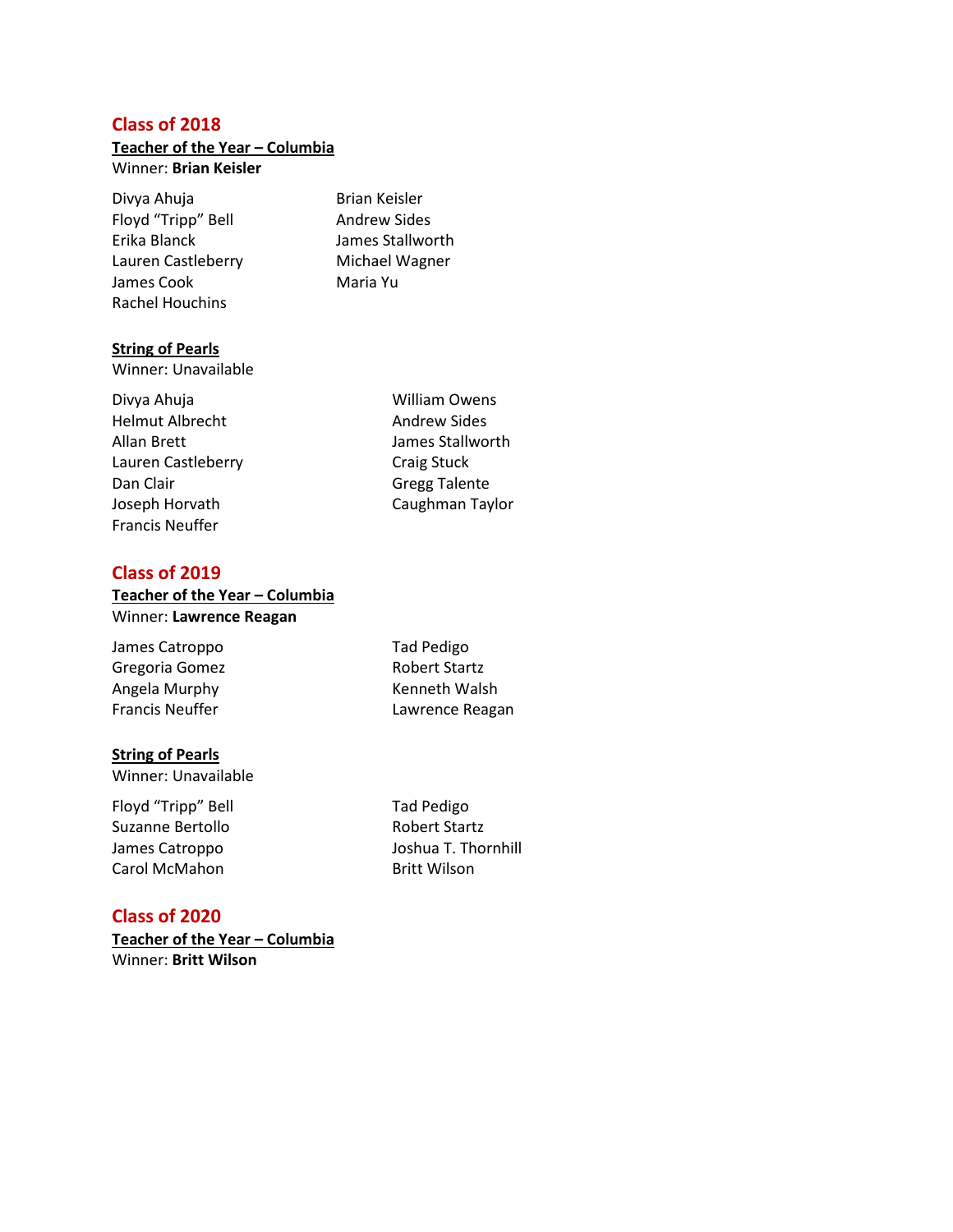# **2016 Class Awards**

#### **Class of 2016**

#### **O'Neil Barrett Teaching Excellence Award – Basic Sciences**

Winner: **Floyd "Tripp" Bell**

Jim Augustine Tad Pedigo Floyd "Tripp" Bell **Larry Reagan** Erika Blanck Nancy Richeson James Catroppo Britt Wilson

#### **O'Neil Barrett Teaching Excellence Award – Clinical Sciences**

Winner: **Brian Keisler**

Divya Ahuja **Jennifer Hudson** Christopher Bray Brian Keisler April Buchanan Matt Orr Paul Catalana Will Owens Phil Chaipis **Souvik Sen** Shawn Chillag **Joanne Skaggs** James Cook James Stallworth Mike Guyton **Meshia Waleh** 

#### **Leonard A. Tow Humanism in Medicine Award** Winner: **James Stallworth**

| David Amrol             | Jennifer Hudson      |
|-------------------------|----------------------|
| <b>Scott Bais</b>       | Allison Jackson      |
| <b>Judy Burgis</b>      | Meenu Jindal         |
| Paul Catalana           | <b>Brian Keisler</b> |
| Shawn Chillag           | James McCallum       |
| <b>Timothy Connelly</b> | James Stallworth     |
| James Fant              | Matthew Voth         |
| <b>Collins Harrison</b> | Meshia Waleh         |
|                         |                      |

#### **Teacher of the Year**  Winner: **James Stallworth**

Judy Burgis **Russ Kolarik** Russ Kolarik Paul Catalana Nancy Richeson Elliott Chen Kerry Sims Timothy Connelly James Stallworth Jennifer Hudson Spence Taylor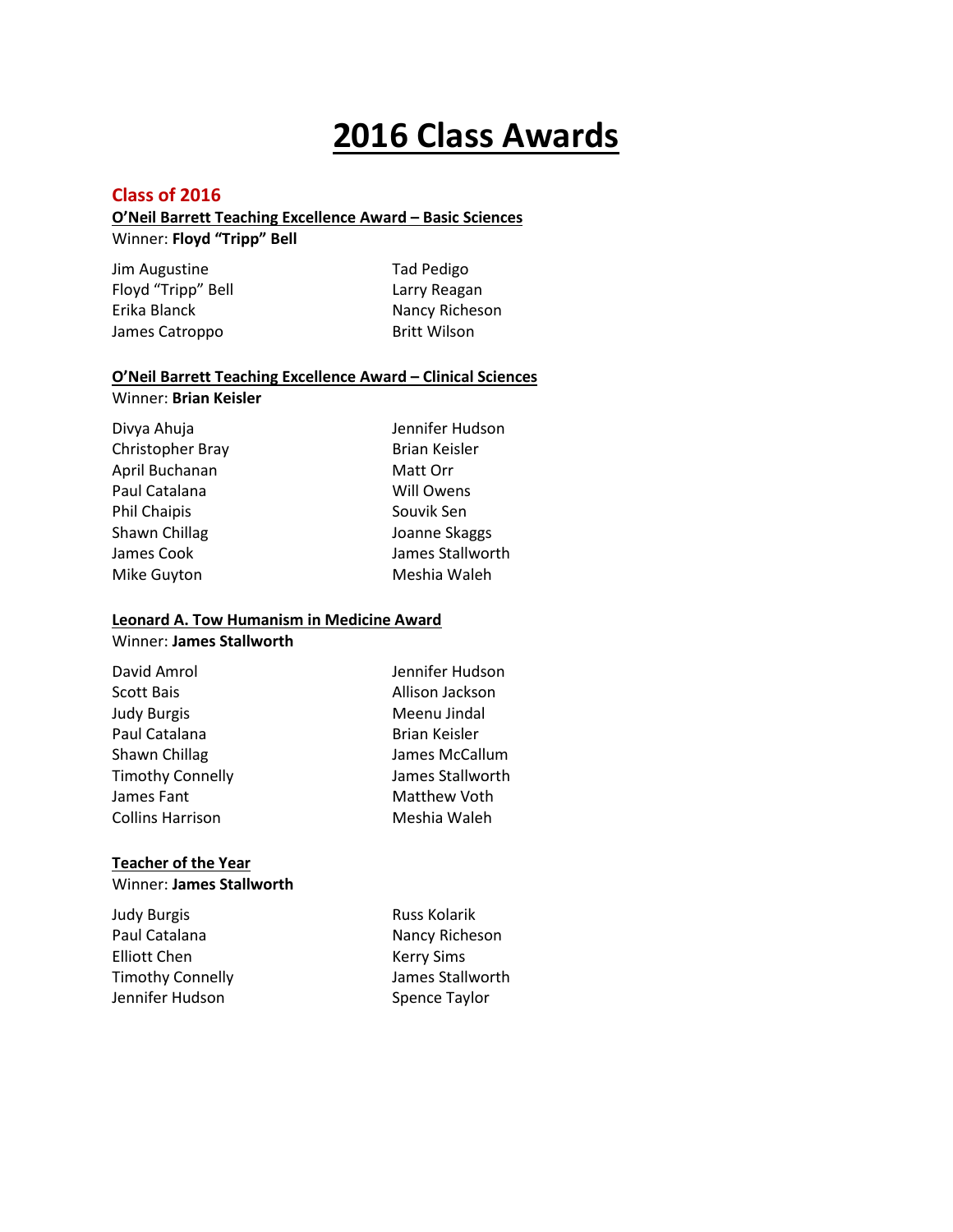#### **String of Pearls** Winner: **James Stallworth**

Jim Augustine **Howard Lifland** Allan Brett Will Owens Brian Keisler

#### **Class of 2017**

#### **Teacher of the Year** Winner: **Andrew Sides**

Divya Ahuja **Paul McKnight** Floyd "Tripp" Bell William Owens Allan Brett Nancy Richeson Lauren Castleberry **Andrew Sides** James Catroppo John Sonfield Philip Chaipis **Matter States** James Stallworth James Cook Gregg Talente Butch Mazumder **Jim Wells** 

#### **String of Pearls**

Winner: Unavailable

Allan Brett Jeff Hall Judith Burgis **Bill Hester** Raymond Bynoe Tripp Jennings Berry Campbell **Accord Entity Campbell** James McCallum Lauren Castleberry James Nottingham James Catroppo William Owens Philp Chaipis Nancy Richeson Shawn Chillag Shawn Chillag James Stallworth Warren Derrick **In The Medis** Jim Wells

#### **Class of 2018**

**Teacher of the Year**  Winner: **David Mott**

James Catroppo **Larry Reagan** Jeff Patton

Shawn Chillag Nancy Richeson Don DiPette James Stallworth

Edward Goljan Nancy Richeson David Mott **Christine Wheeler**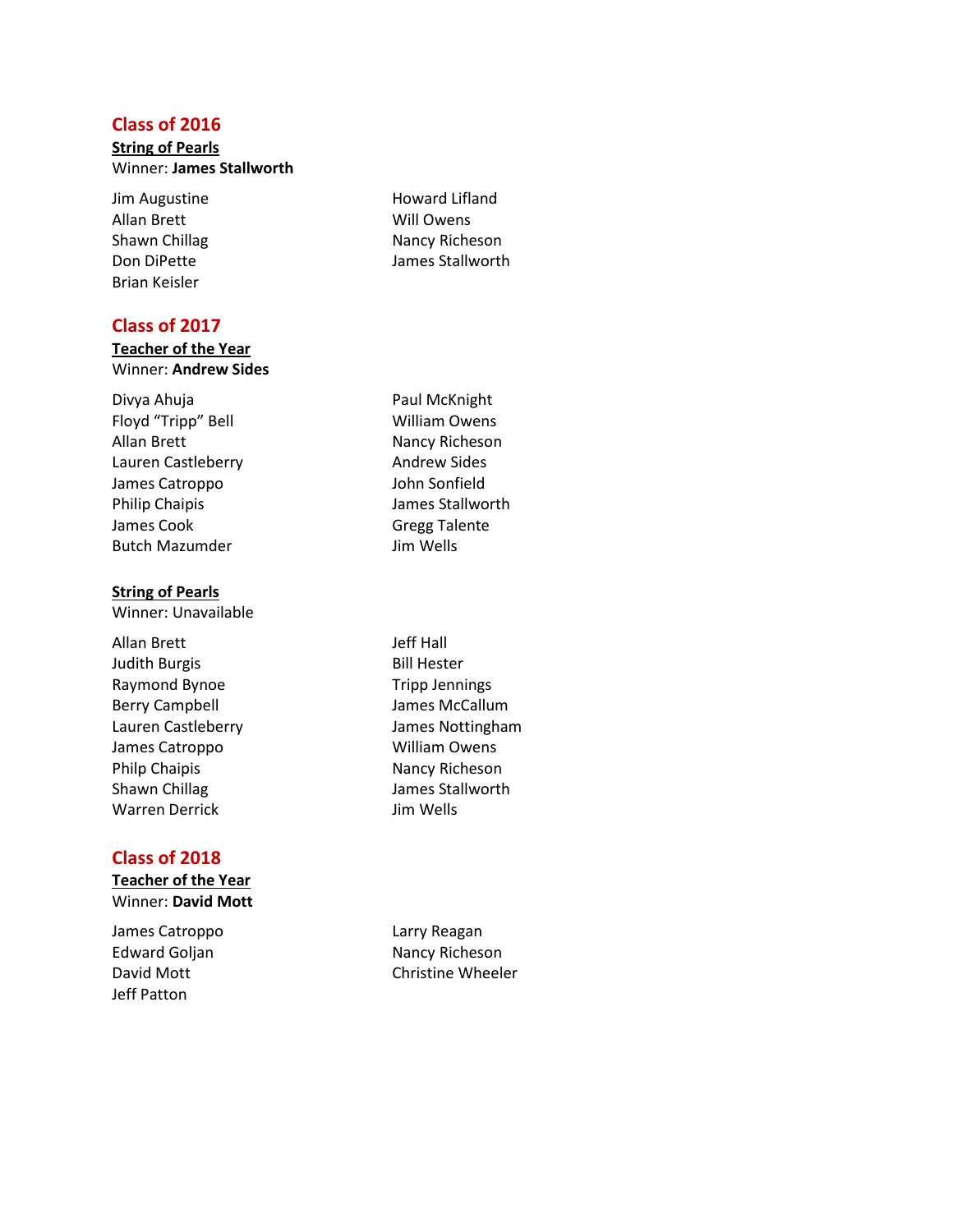#### **String of Pearls**

Winner: Unavailable

- Erika Blanck Tad Pedgio James Catroppo **Larry Reagan** Don Kenney Nancy Richeson Carol McMahon Robert Startz Jeff Patton
- David Mott **David Mott** Joshua T. Thornhill Matt Orr **Christine Wheeler**

#### **Class of 2019**

#### **Teacher of the Year – Columbia**  Winner: **Floyd "Tripp" Bell**

Erika Blanck **Holly LaVoie** Jack Goldsmith Britt Wilson

Floyd "Tripp" Bell Adam Hartstone-Rose

#### **String of Pearls** Winner: Unavailable

Jim Augustine **Holly Lavoie** Floyd "Tripp" Bell Francis Nefuffer Erika Blanck Jim Wells Norma Frizzell Britt Wilson Adam Hartstone-Rose John Yarborough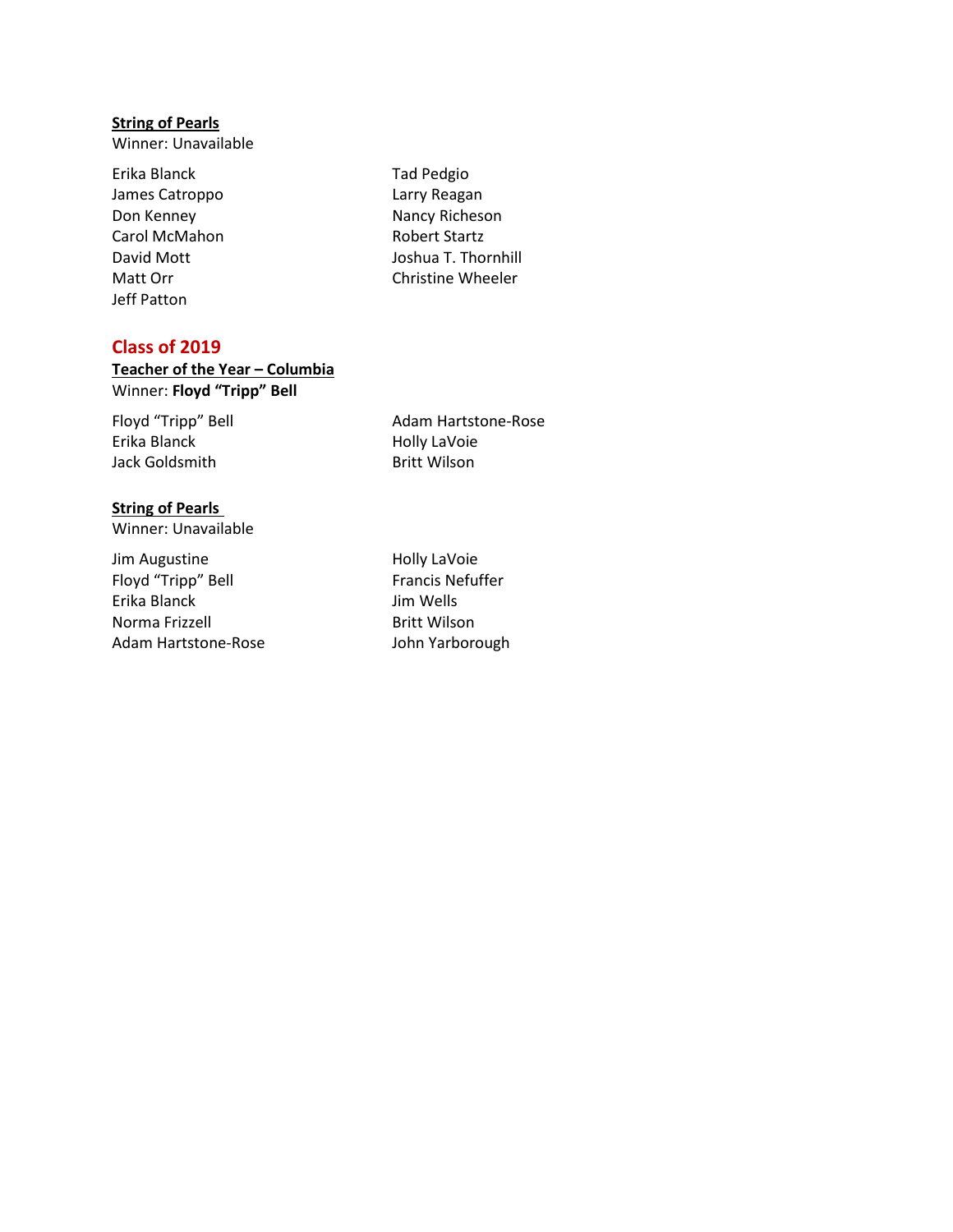# **2015 Class Awards**

#### **Class of 2015**

#### **O'Neil Barrett Teaching Excellence Award – Basic Sciences Columbia**

#### Winner: **Britt Wilson**

Jim Augustine Nancy Richeson Ericka Blanck Jim Wells James Catroppo Britt Wilson Tad Pedigo

#### **O'Neil Barrett Teaching Excellence Award – Clinical Science Columbia**

#### Winner: **Brian Keisler**

Divya Ahuja **Rebecca Payne** Marc Jones **Kerry Sims** Will Owens

Jeff Hall Nancy Richeson Brian Keisler **James Stallworth** Alejandro Lewis Shawn Stinson

#### **Leonard A. Tow Humanism in Medical Award**

#### Winner: **Divya Ahuja**

| Divya Ahuja       | Jeff Hall            |
|-------------------|----------------------|
| Melanie Blackburn | <b>Brian Keisler</b> |
| Jeff Brandenburg  | Davinder Lally       |
| Allan Brett       | Donna Ray            |
| Shawn Conwell     | Shawn Stinson        |

#### **Teacher of the Year**

#### Winner: **James Stallworth**

| Divya Ahuja   | <b>Francis Neuffer</b> |
|---------------|------------------------|
| Allan Brett   | Will Owens             |
| Shawn Chillag | Rebecca Payne          |
| Sean Conwell  | Nancy Richeson         |
| Jeff Hall     | <b>Andrew Sides</b>    |
| Marc Jones    | James Stallworth       |
| Brian Keisler | Meshia Waleh           |
|               |                        |

#### **String of Pearls**

#### Winner: **Nancy Richeson**

| Jim Augustine |  |
|---------------|--|
| Allan Brett   |  |
| Raymond Bynoe |  |
| Shawn Chillag |  |
| Sean Conwell  |  |

Donna Ray **Meshia Waleh** Nancy Richeson

Brian Keisler **James Stallworth** Davinder Lally **Caughman Taylor** James McCallum Andrew Vaughan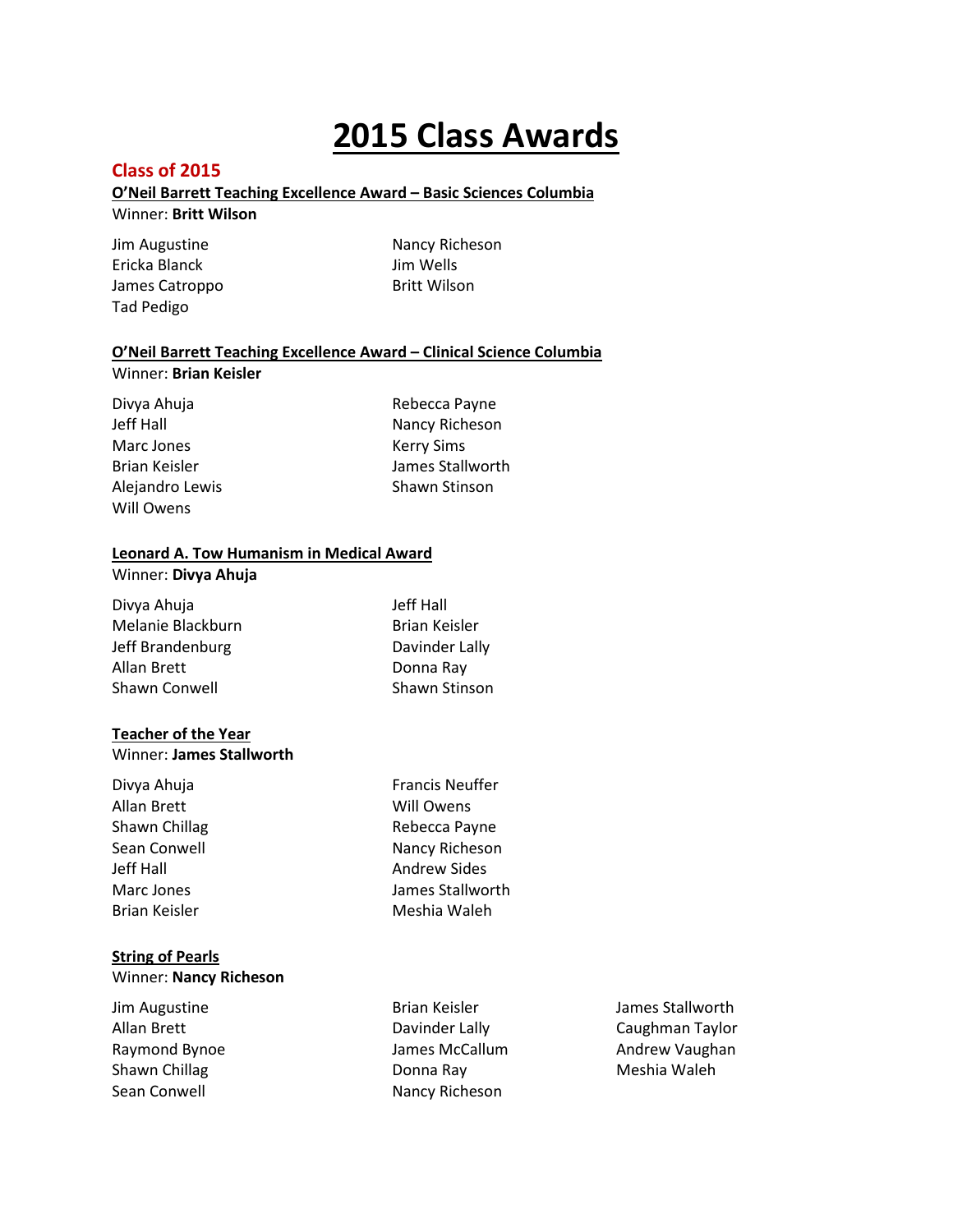#### **Teacher of the Year – Columbia**

Winner: **Brian Keisler**

Allan Brett Elizabeth Mason Lauren Castleberry James McCallum Philip Chaipis Nancy Richeson James Fant James Stallworth Allie Jackson Gregg Talente Brian Keisler National Contract Contract Tracy Voss Davinder Lally

**String of Pearls**

Winner: Unavailable

#### **Class of 2017**

**Teacher of the Year – Columbia**  Winner: **Nancy Richeson**

James Catroppo Tad Pedigo Gregorio Gomez **Larry Reagan** Carol McMahon Nancy Richeson

#### **String of Pearls**

Winner: Unavailable

Floyd "Tripp" Bell Carol Pillinger Dave Gangemi **Larry Reagan** Carol McMahon Nancy Richeson David Mott **David Mott Jim Wells** Tad Pedigo

#### **Class of 2018**

#### **Teacher of the Year – Columbia** Winner: **Floyd "Tripp" Bell**

Floyd "Tripp" Bell Holly LaVoie Erika Blanck Eric Williams John Eberth **Britt Wilson** 

Judy Burgis **Harold Friedman** Francis Neuffer **Harold Friedman** Scott Camey **Allison Jackson** Allison Jackson **William Owens** Elliott Chen **Brian Keisler** Mary Beth Poston Brian Keisler Shawn Chilag **Nancy Richeson** Davinder Lally Nancy Richeson James Cook James McCallum James Stallworth Don Dipette Fernando Navarro Craig Smith

Don Dipette Mary Beth Poston